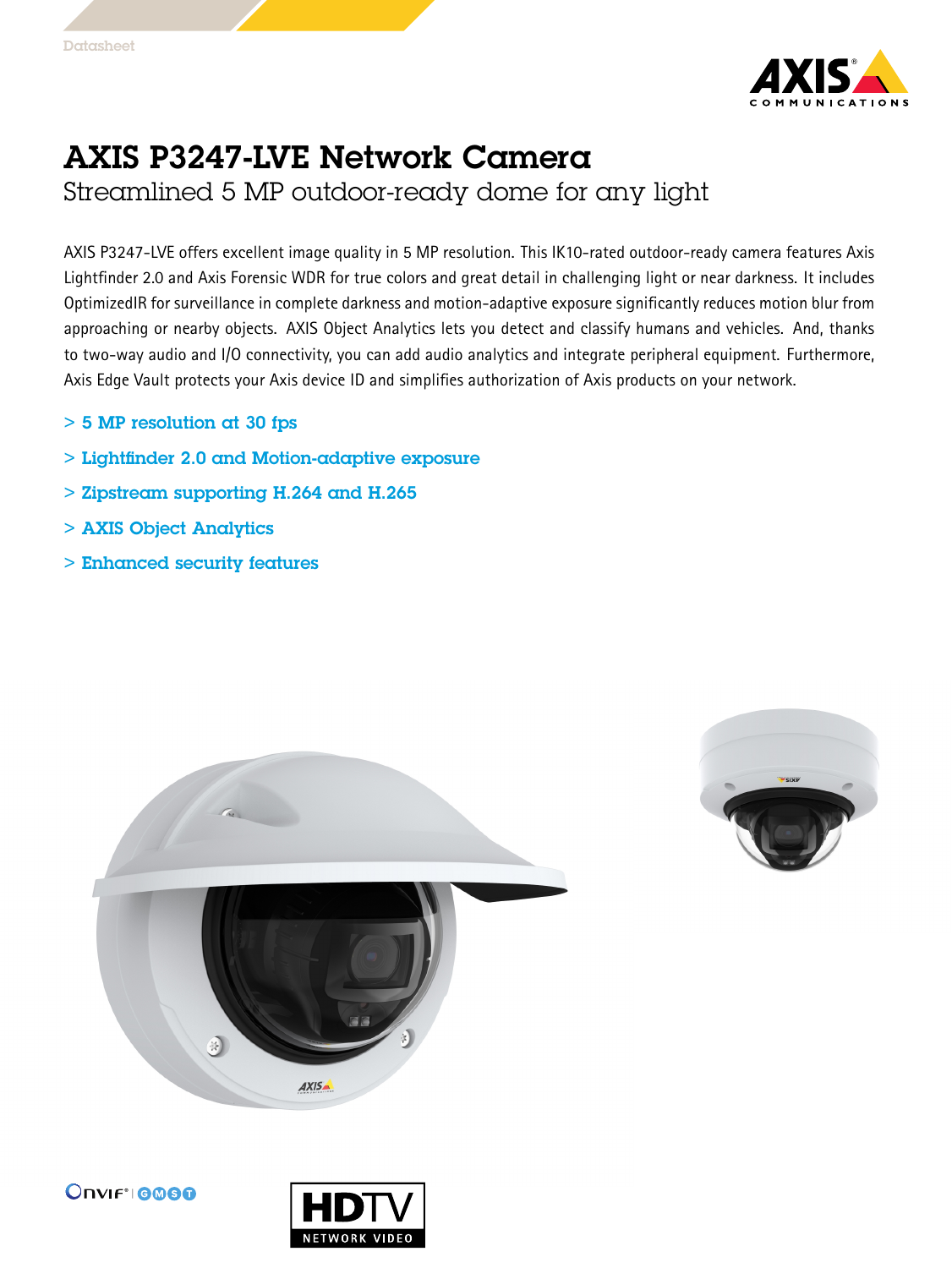## AXIS P3247-LVE Network Camera

| Camera                                  |                                                                                                                                                                                                                                                                                                                                                                                                                                                                                                     |  |
|-----------------------------------------|-----------------------------------------------------------------------------------------------------------------------------------------------------------------------------------------------------------------------------------------------------------------------------------------------------------------------------------------------------------------------------------------------------------------------------------------------------------------------------------------------------|--|
| lmage sensor                            | 1/2.7" progressive scan RGB CMOS                                                                                                                                                                                                                                                                                                                                                                                                                                                                    |  |
| Lens                                    | Varifocal, 3-8 mm, F1.3<br>Horizontal field of view: 104°-40°<br>Vertical field of view: 74°-29°<br>Remote zoom and focus, P-Iris control, IR corrected                                                                                                                                                                                                                                                                                                                                             |  |
| Day and night                           | Automatically removable infrared-cut filter                                                                                                                                                                                                                                                                                                                                                                                                                                                         |  |
| Minimum<br>illumination                 | With Forensic WDR and Lightfinder 2.0:<br>Color: 0.13 lux at 50 IRE, F1.3<br><b>B/W:</b> 0 lux at 50 IRE, F1.3                                                                                                                                                                                                                                                                                                                                                                                      |  |
| Shutter speed                           | 1/33500 s to 1/5 s                                                                                                                                                                                                                                                                                                                                                                                                                                                                                  |  |
| Camera angle<br>adjustment              | Pan $\pm$ 180°, tilt $\pm$ 75°, rotation $\pm$ 175°                                                                                                                                                                                                                                                                                                                                                                                                                                                 |  |
| System on chip (SoC)                    |                                                                                                                                                                                                                                                                                                                                                                                                                                                                                                     |  |
| Model                                   | ARTPEC-7                                                                                                                                                                                                                                                                                                                                                                                                                                                                                            |  |
| Memory                                  | 1024 MB RAM, 512 MB Flash                                                                                                                                                                                                                                                                                                                                                                                                                                                                           |  |
| Compute<br>capabilities<br>Video        | Machine learning processing unit (MLPU)                                                                                                                                                                                                                                                                                                                                                                                                                                                             |  |
| Video<br>compression                    | H.264 (MPEG-4 Part 10/AVC) Baseline, Main and High Profiles<br>H.265 (MPEG-H Part 2/HEVC) Main Profile<br>Motion JPEG                                                                                                                                                                                                                                                                                                                                                                               |  |
| Resolution                              | 2592x1944 to 160x90                                                                                                                                                                                                                                                                                                                                                                                                                                                                                 |  |
| Frame rate                              | 25/30 fps with power line frequency 50/60 Hz                                                                                                                                                                                                                                                                                                                                                                                                                                                        |  |
| Video streaming                         | Multiple, individually configurable streams in H.264, H.265, and<br>Motion JPEG<br>Axis Zipstream technology for H.264 and H.265<br>Controllable frame rate and bandwidth<br>VBR/ABR/MBR H.264/H.265                                                                                                                                                                                                                                                                                                |  |
| Multi-view<br>streaming                 | Up to 2 individually cropped out view areas in full frame rate                                                                                                                                                                                                                                                                                                                                                                                                                                      |  |
| lmage settings                          | Compression, color saturation, brightness, sharpness, contrast,<br>local contrast, white balance, day/night threshold, tone<br>mapping, exposure control (including automatic gain control),<br>motion-adaptive exposure, exposure zones, defogging, Forensic<br>WDR: up to 120 dB depending on scene, barrel distortion<br>correction, fine tuning of low-light behavior, dynamic text and<br>image overlay, privacy masks, mirroring, rotation: 0°, 90°, 180°,<br>270°, including Corridor Format |  |
| Pan/Tilt/Zoom                           | Digital PTZ, preset positions                                                                                                                                                                                                                                                                                                                                                                                                                                                                       |  |
| Audio                                   |                                                                                                                                                                                                                                                                                                                                                                                                                                                                                                     |  |
| Audio streaming                         | Full duplex                                                                                                                                                                                                                                                                                                                                                                                                                                                                                         |  |
| Audio encoding                          | 24bit LPCM, AAC-LC 8/16/32/44.1/48 kHz, G.711 PCM 8 kHz,<br>G.726 ADPCM 8 kHz, Opus 8/16/48 kHz<br>Configurable bit rate                                                                                                                                                                                                                                                                                                                                                                            |  |
| Audio<br>input/output                   | External microphone input, line input, digital input with ring<br>power, line output, automatic gain control<br>Two-way audio connectivity via optional AXIS T61 Audio and I/O<br>Interfaces with portcast technology                                                                                                                                                                                                                                                                               |  |
| <b>Network</b>                          |                                                                                                                                                                                                                                                                                                                                                                                                                                                                                                     |  |
| Security                                | Password protection, IP address filtering, HTTPS <sup>a</sup> encryption,<br>IEEE 802.1X (EAP-TLS) <sup>a</sup> network access control, digest<br>authentication, user access log, centralized certificate<br>management, brute force delay protection, signed firmware,<br>secure boot, signed video, Axis Edge Vault, Axis device ID                                                                                                                                                              |  |
| Supported<br>protocols                  | IPv4, IPv6 USGv6, ICMPv4/ICMPv6, HTTP, HTTP/2, HTTPS <sup>a</sup> ,<br>TLS <sup>a</sup> , QoS Layer 3 DiffServ, FTP, SFTP, CIFS/SMB, SMTP, mDNS<br>(Bonjour), UPnP®, SNMP v1/v2c/v3 (MIB-II), DNS/DNSv6, DDNS,<br>NTP, RTSP, RTP, SRTP, TCP, UDP, IGMP, RTCP, ICMP, DHCPv4/v6,<br>ARP, SOCKS, SSH, SIP, LLDP, CDP, MQTT v3.1.1, Syslog, Link-Local<br>address (ZeroConf)                                                                                                                            |  |
| System integration                      |                                                                                                                                                                                                                                                                                                                                                                                                                                                                                                     |  |
| Application<br>Programming<br>Interface | Open API for software integration, including VAPIX <sup>®</sup> and<br>AXIS Camera Application Platform; specifications at axis.com<br>One-click cloud connection<br>ONVIF® Profile G, ONVIF® Profile M, ONVIF® Profile S, and<br>ONVIF <sup>®</sup> Profile T, specification at onvif.org                                                                                                                                                                                                          |  |

|                               | Support for Session Initiation Protocol (SIP) for integration with<br>Voice over IP (VoIP) systems, peer to peer or integrated with<br>SIP/PBX                                                                                                                                                                                                                 |
|-------------------------------|----------------------------------------------------------------------------------------------------------------------------------------------------------------------------------------------------------------------------------------------------------------------------------------------------------------------------------------------------------------|
|                               | Event conditions Analytics, external input, supervision of input, edge storage<br>events, virtual inputs through API<br><b>MQTT</b> subscribe                                                                                                                                                                                                                  |
| <b>Event actions</b>          | Record video: SD card and network share<br>Upload of images or video clips: FTP, SFTP, HTTP, HTTPS, network<br>share, and email<br>Pre- and post-alarm video or image buffering for recording or<br>upload<br>Notification: email, HTTP, HTTPS, TCP, and SNMP trap<br>MQTT publish<br>Overlay text, external output activation, play audio clip, make call     |
| Data streaming                | Event data                                                                                                                                                                                                                                                                                                                                                     |
| Built-in<br>installation aids | Pixel counter, remote focus, remote zoom<br>Optimized R with adjustable IR illumination intensity                                                                                                                                                                                                                                                              |
| Analytics                     |                                                                                                                                                                                                                                                                                                                                                                |
| AXIS Object<br>Analytics      | Object classes: humans, vehicles<br>Trigger conditions: line crossing, object in area<br>Up to 10 scenarios<br>Metadata visualized with color-coded bounding boxes<br>Polygon include/exclude areas<br>Perspective configuration<br><b>ONVIF Motion Alarm event</b>                                                                                            |
| Applications                  | Included<br><b>AXIS Object Analytics</b><br>AXIS Motion Guard, AXIS Fence Guard, AXIS Loitering Guard<br>AXIS Video Motion Detection, active tampering alarm<br>Audio detection<br>Supported<br>AXIS Perimeter Defender<br>Support for AXIS Camera Application Platform enabling<br>installation of third-party applications, see <i>axis.com/acap</i>         |
| General                       |                                                                                                                                                                                                                                                                                                                                                                |
| Casing                        | IP66- and NEMA 4X-rated, IK10 impact-resistant polycarbonate<br>casing with hard-coated dome and dehumidifying membrane<br>Encapsulated electronics and captive screws<br>Color: white NCS S 1002-B<br>For repainting instructions and impact on warranty, contact<br>your Axis partner.                                                                       |
| Mounting                      | Mounting bracket with holes for junction box (double-gang,<br>single-gang, and 4" octagon) and for wall or ceiling mount<br>1/4"-20 UNC tripod screw thread                                                                                                                                                                                                    |
| Sustainability                | PVC free                                                                                                                                                                                                                                                                                                                                                       |
| Power                         | Power over Ethernet (PoE) IEEE 802.3af/802.3at Type 1 Class 3<br>Typical 8.6 W, max 11.1 W                                                                                                                                                                                                                                                                     |
| <b>Connectors</b>             | RJ45 10BASE-T/100BASE-TX/1000BASE-T PoE<br>$1/0$ : 4-pin 2.5 mm (0.098 in) terminal block for 1 supervised<br>digital input and 1 digital output (12 V DC output, max. load<br>25 mA)<br>Audio: 4-pin 2.5 mm (0.098 in) terminal block for audio in and<br>out<br>Audio and I/O connectivity via AXIS T61 Audio and I/O Interfaces<br>with portcast technology |
| <b>IR</b> illumination        | OptimizedIR with power-efficient, long-life 850 nm IR LEDs<br>Range of reach 40 m (130 ft) or more depending on the scene                                                                                                                                                                                                                                      |
| Storage                       | Support for microSD/microSDHC/microSDXC card<br>Support for SD card encryption (AES-XTS-Plain64 256bit)<br>Recording to network-attached storage (NAS)<br>For SD card and NAS recommendations see axis.com                                                                                                                                                     |
| Operating<br>conditions       | -40 °C to 50 °C (-40 °F to 122 °F)<br>Maximum temperature (intermittent): 55 °C (131 °F)<br>Absolute maximum temperature: $74 °C$ (165 °F) according to<br>NEMA TS2 2016, 2.2.7<br>Start-up temperature: -30 °C to 50 °C (-22 °F to 122 °F)<br>Humidity 10-100% RH (condensing)                                                                                |
| Storage                       | -40 °C to 65 °C (-40 °F to 149 °F)                                                                                                                                                                                                                                                                                                                             |
| conditions                    | Humidity 5-95% RH (non-condensing)                                                                                                                                                                                                                                                                                                                             |